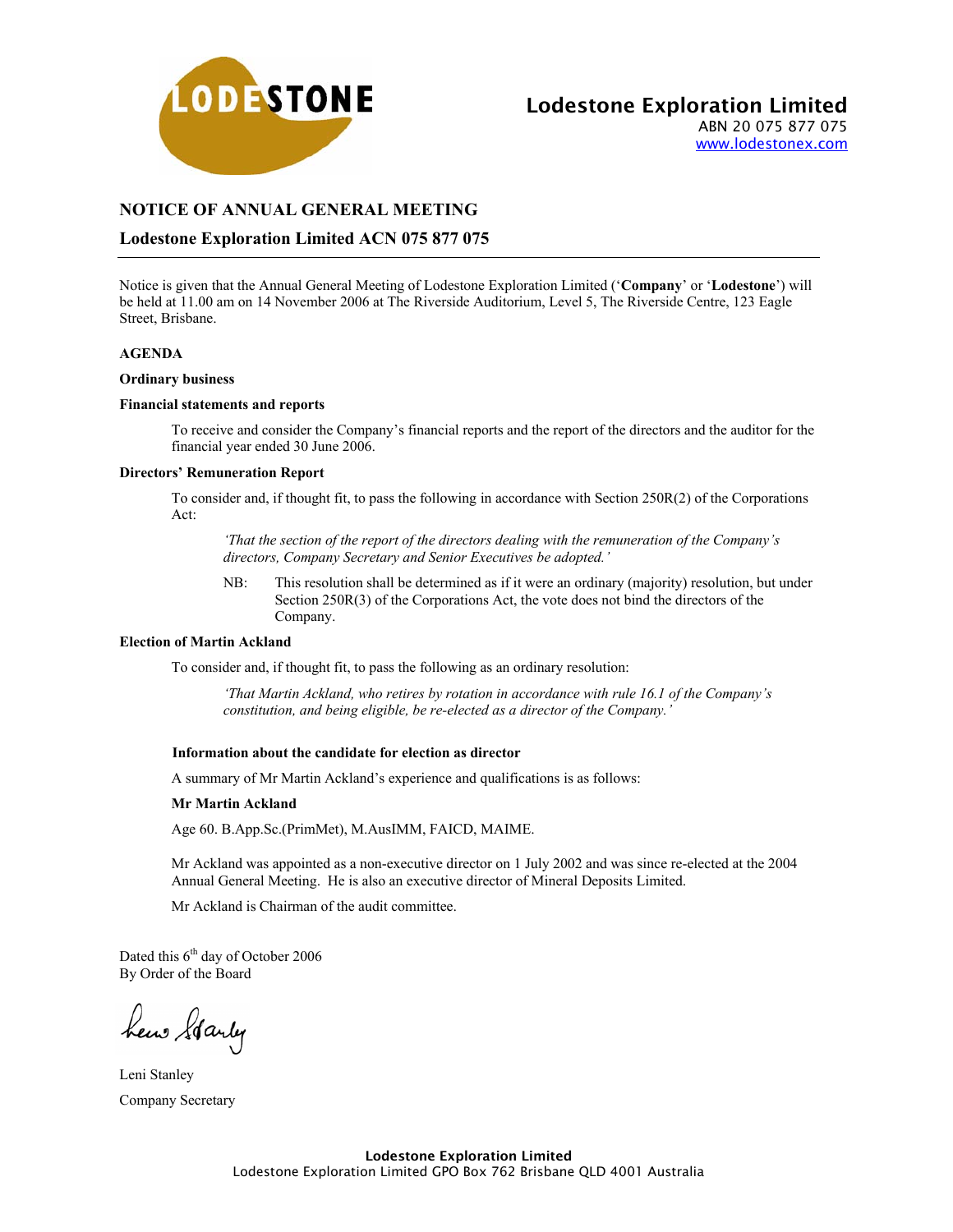### **NOTES**

- (a) A member who is entitled to attend and cast a vote at the meeting is entitled to appoint a proxy.
- (b) The proxy need not be a member of the Company. A member who is entitled to cast 2 or more votes may appoint 2 proxies and may specify the proportion or number of votes each proxy is appointed to exercise.
- (c) If you wish to appoint a proxy and are entitled to do so, then complete and return the attached proxy form.
- (d) A corporation may elect to appoint a representative, rather than appoint a proxy, in accordance with the *Corporations Act 2001* in which case the Company will require written proof of the representative's appointment which must be lodged with or presented to the Company before the meeting.
- (e) The Company has determined in accordance with Regulation 7.11.37 *Corporations Regulation 2001* that for the purpose of voting at the meeting or adjourned meeting, shares will be taken to be held by those persons recorded in the Company's register of members as at 11.00 am on 12 November 2006.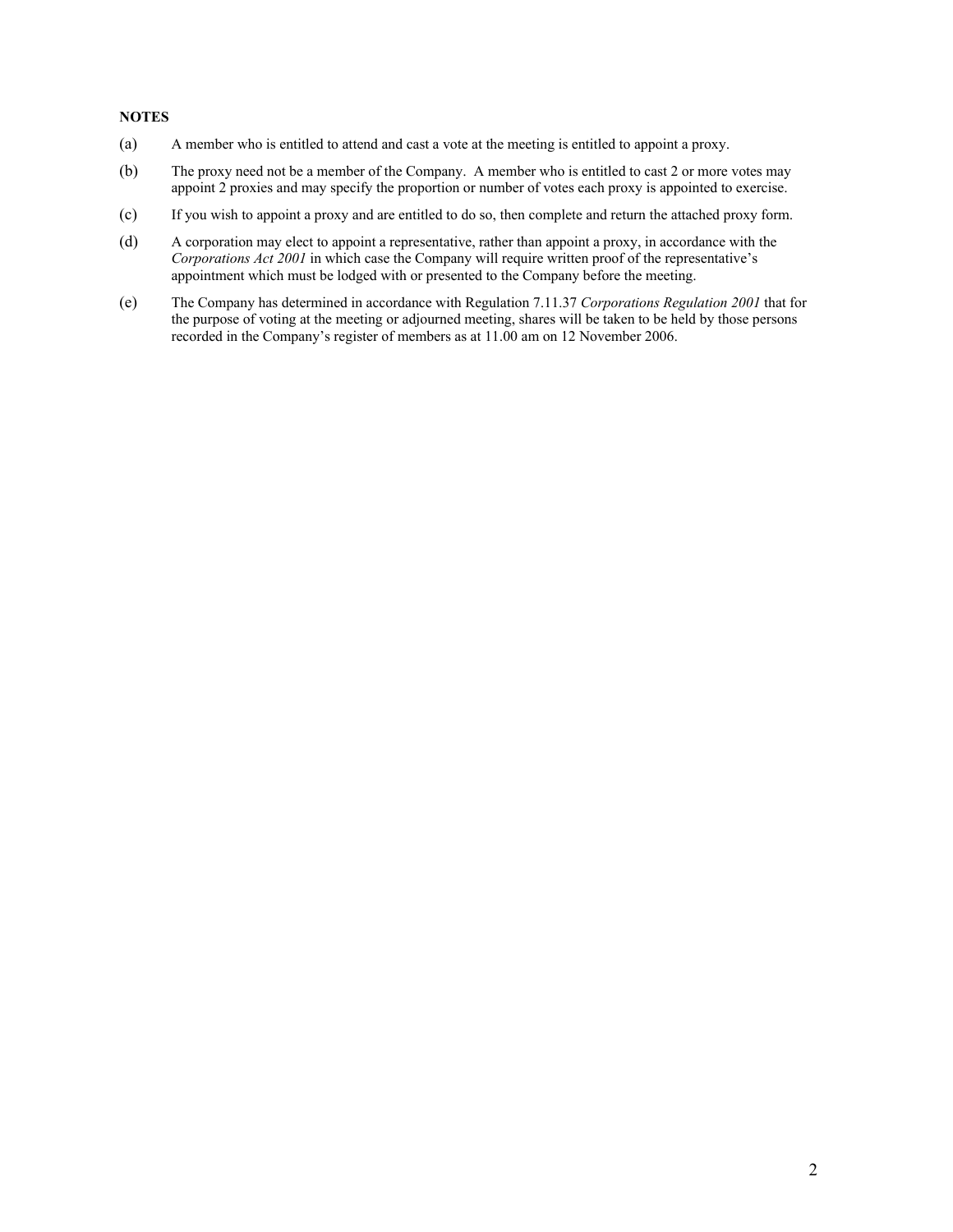

# **APPOINTMENT OF PROXY**

If you would like to attend and vote at the Annual General Meeting, please bring this form with you. This will assist in registering your attendance.



**X99999999999**

I/We being a member(s) of Lodestone Exploration Limited and entitled to attend and vote hereby appoint

**A**

**Resolution 3**

Election of Mr Martin Ackland

the **Chairman of the Meeting (mark box)**

available on our website (www.linkmarketservices.com.au).

**OR** if you are **NOT** appointing the Chairman of the Meeting as your proxy, please write the name of the person or body corporate (excluding the registered securityholder) you are appointing as your proxy

or failing the person/body corporate named, or if no person/body corporate is named, the Chairman of the Meeting, as my/our proxy to act generally at the meeting on my/our behalf and to vote in accordance with the following instructions (or if no directions have been given, as the proxy sees fit) at the Annual General Meeting of the Company to be held at 11:00am on Tuesday, 14 November 2006 and at any adjournment of that meeting.

Where more than one proxy is to be appointed or where voting intentions cannot be adequately expressed using this form an additional form of proxy is available on request from the share registry. Proxies will only be valid and accepted by the Company if they are signed and received no later than 48 hours before the meeting. The Chairman of the Meeting intends to vote undirected proxies in favour of all items of business.

| <b>B</b>                                                                       | To direct your proxy how to vote on any resolution please insert $\ \boldsymbol{\chi}\ $ in the appropriate box below. |                  |  |  |  |
|--------------------------------------------------------------------------------|------------------------------------------------------------------------------------------------------------------------|------------------|--|--|--|
|                                                                                | ⊦or                                                                                                                    | Against Abstain* |  |  |  |
| <b>Resolution 2</b><br>Resolution 2<br>Adopt the Directors Remuneration Report |                                                                                                                        |                  |  |  |  |

\* If you mark the Abstain box for a particular Item, you are directing your proxy not to vote on your behalf on a show of hands or on a poll and your votes will not be counted in computing the required majority on a poll.

| $\overline{c}$<br>SIGNATURE OF SECURITYHOLDERS - THIS MUST BE COMPLETED |                                         |                                                                                                                                                                                                                                                                                                                                                                                                                                                                                                                                                     |  |  |  |  |
|-------------------------------------------------------------------------|-----------------------------------------|-----------------------------------------------------------------------------------------------------------------------------------------------------------------------------------------------------------------------------------------------------------------------------------------------------------------------------------------------------------------------------------------------------------------------------------------------------------------------------------------------------------------------------------------------------|--|--|--|--|
| Securityholder 1 (Individual)                                           | Joint Securityholder 2 (Individual)     | Joint Securityholder 3 (Individual)                                                                                                                                                                                                                                                                                                                                                                                                                                                                                                                 |  |  |  |  |
| Sole Director and Sole Company Secretary                                | Director/Company Secretary (Delete one) | Director                                                                                                                                                                                                                                                                                                                                                                                                                                                                                                                                            |  |  |  |  |
| constitution and the Corporations Act 2001 (Cwlth).                     |                                         | This form should be signed by the securityholder. If a joint holding, either securityholder may sign. If signed by the securityholder's attorney, the power of attorney must have<br>been previously noted by the registry or a certified copy attached to this form. If executed by a company, the form must be executed in accordance with the securityholder's                                                                                                                                                                                   |  |  |  |  |
|                                                                         |                                         | Link Market Services Limited advises that Chapter 2C of the Corporations Act 2001 requires information about you as a securityholder (including your name, address and<br>details of the securities you hold) to be included in the public register of the entity in which you hold securities. Information is collected to administer your securityholding and<br>if some or all of the information is not collected then it might not be possible to administer your securityholding. Your personal information may be disclosed to the entity in |  |  |  |  |

which you hold securities. You can obtain access to your personal information by contacting us at the address or telephone number shown on this form. Our privacy policy is

# **LOD PRX641**

\*LOD PRX641\*

A MARINA A MANAGARA A MARINA A MARINA A MARINA A MARINA A MARINA A MARINA A MARINA A MARINA A MARINA A MARINA